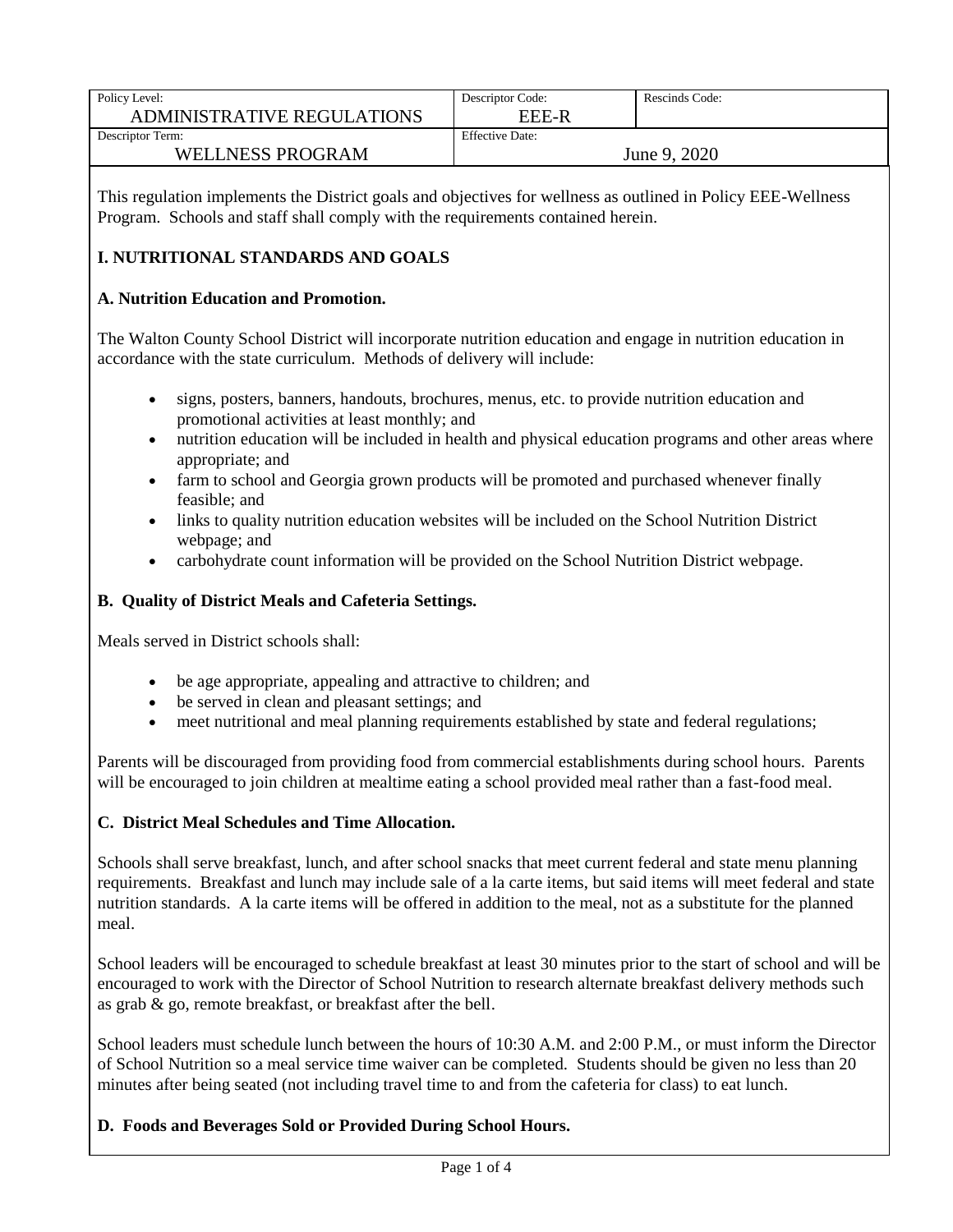All foods and beverages sold on campus and available to students during the school day must meet standards set forth by the federal rule formally known as "Nutrition Standards for All Foods Sold in School", but which is commonly referred to as "Smart Snacks".

The school day, as determined by federal regulations, begins as 12:01 a.m. and ends 30 minutes after dismissal of the last class. Food and beverage standards do not apply to items sold exclusively to adults, items which are not intended for time-of-purchase consumption, and do not apply to after-school activities.

Foods and beverages must also comply with Georgia law regarding the number of times non-exempt items may be sold. Foods and beverages sold as fundraisers, in vending machines, as non-School Nutrition offered meals, and School Nutrition offered meals must all comply with the following minimum nutrition standards or must meet state and federal regulations for exempted sales. Schools must maintain records supporting that foods and beverages sold as a la carte, extras, fundraisers, etc. meet nutritional requirements.

#### Minimum requirements:

- 1. Beverages
	- All schools may sell plain water, unflavored or flavored 1% milk, 100% fruit juice (still or carbonated)
		- o Elementary schools may sell up to 8 oz portions of milk and juice
		- o Middle schools may sell up to 12 oz portions of milk and juice
	- High schools may sell additional beverages:
		- o No larger than 20 oz portion of calorie-free flavored water or other flavored beverages which are labeled to contain <5 calories per 8 oz or  $\leq$  10 calories per 20 oz (still or carbonated)
		- o No larger than 12 oz portions with  $\leq 40$  calories per 8 oz or  $\leq 60$  calories per 12 oz

#### 2. Foods

- Must be labeled to be "whole grain rich" or have fruit, vegetable, dairy, or protein as the first ingredient
- May be a "combination food" containing at least 1/4 cup fruit or vegetable
- Must meet calorie limits per serving
	- o Snack items ≤ 200 calories
	- $\circ$  Entree items  $\leq$  350 calories per serving
- Must meet sodium limits per serving
	- o Snack items  $\leq 200$  mg
	- o Entree items ≤ 480 mg
- Must meet fat limits for all items
	- $\circ$   $\leq$  35% total fat per serving
	- $\circ$   $\leq$  10% saturated fat per serving
	- o 0 (zero) grams trans fat
- May contain  $\leq$  35% of weight in total sugar in foods

Foods and beverages sold beginning 30 minutes after the end of the school day are not required to follow "Smart Snacks" regulations, but providers are encouraged to offer a variety of items, nutritious and not, in order to teach balanced eating habits. Vending machines may offer non-restricted items, but machines must be timed to be off during the school day period.

#### **E. Individual Rewards.**

School leaders shall discourage teachers and staff from using food as a reward or incentive. Schools shall encourage the use of non-food alternatives.

#### **F. Classroom and School Parties and Celebrations.**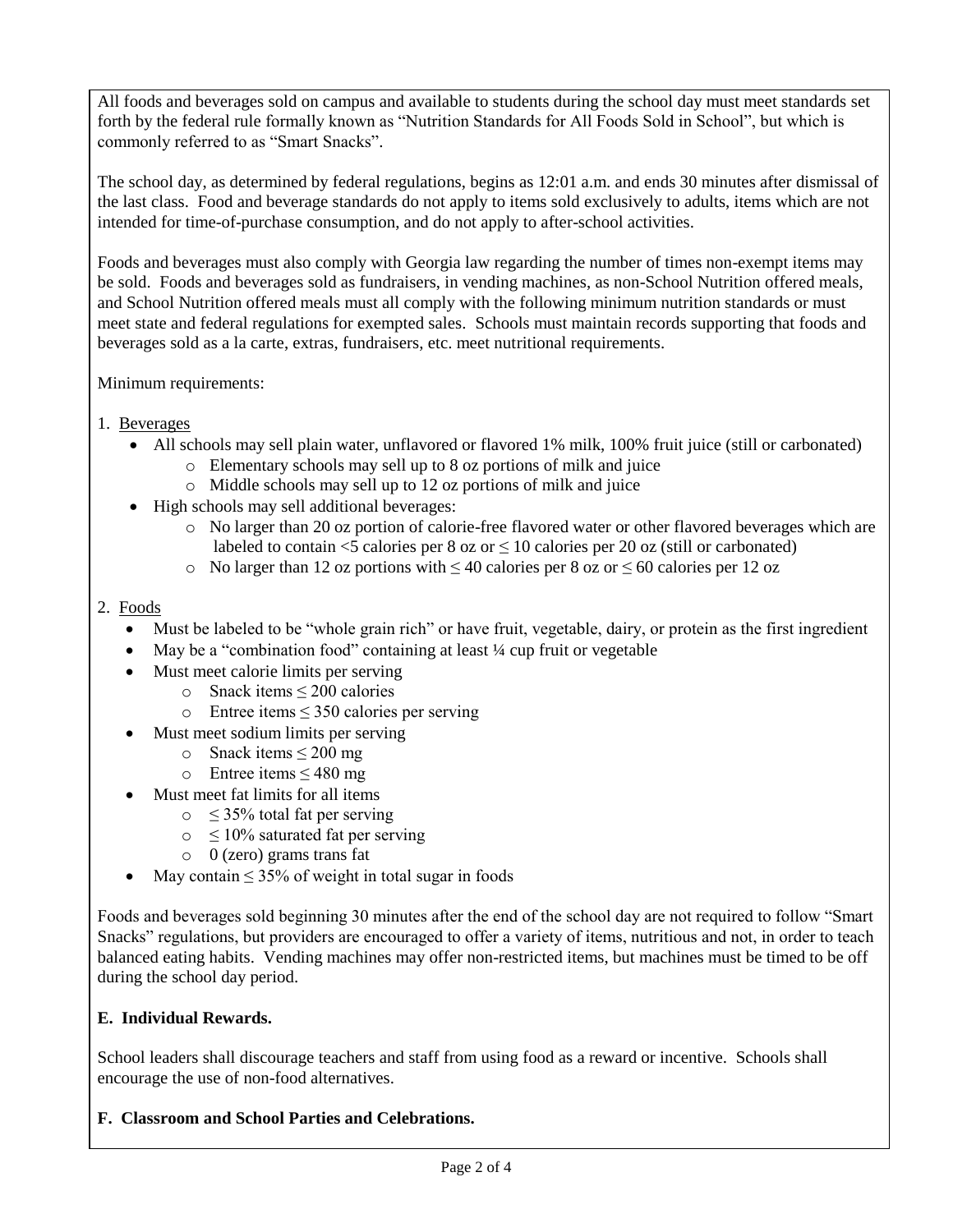Classroom parties and celebrations are an important part of a student's year, but should occur on a limited basis. School leaders should encourage celebration organizers to use a variety of nutritious and not-nutritious foods in order to teach balanced eating habits.

## **II. PHYSICAL EDUCATION STANDARDS AND GOALS**

### **A. Compliance with State Requirements.**

The District and all schools shall meet the requirements for physical education as determined by the Georgia Department of Education.

In addition:

- All schools are strongly recommended to incorporate twenty-five minutes of daily physical activity (structured or unstructured).
- Students shall participate in annual assessments of physical fitness and health.
- All schools will conduct the Center for Disease Control and Prevention's School Health Index assessment for physical activity, healthy eating, and a tobacco-free lifestyle annually.
- Schools are encouraged to plan recess daily and should avoid extended periods of time without physical activity. Schools should be encouraged to integrate physical activity into non-physical education classroom learning opportunities.
- Schools shall offer opportunities for extracurricular physical activity, both interscholastic and intramural; and which afford opportunities to students of all skill levels.

# **III. HEALTHY SCHOOL ENVIRONMENT**

Schools are encouraged to create an environment that enhances a healthy lifestyle encouraging behavior and academic achievement in school.

- Cafeterias are planned with enough serving and seating areas to reduce the amount of time spent waiting in line for food or seating.
- Free potable water is available to students during meals.
- Food and/or physical activity are not used as a reward or punishment for student behaviors.
- Proper hand washing is encouraged.
- Schools proactively reinforce a drug and alcohol free lifestyle.
- Each school is represented by a person credentialed in food safety.

## **IV. POLICY COMPLIANCE**

The School District will encourage involvement from the community and stakeholders in the development, implementation, and periodic review of the Wellness Program. Wellness Program information including, but not limited to policy, regulations, meetings for program review, and triennial review results will be published on the School Nutrition district webpage.

Evaluations of policy and its implementation shall occur at least triennially by the Wellness Program designee. Results shall be made available to the public via the School Nutrition district webpage.

School principals shall be responsible for communicating the contents of this policy as well as implementing this policy in their respective schools. Principals shall report on their compliance as directed by the Superintendent.

The Director of School Nutrition shall be responsible for the nutritional component of this wellness policy, ensuring compliance with nutrition policies within School Nutrition Program and providing guidance to schools to ensure each site is compliant with federal and state laws.